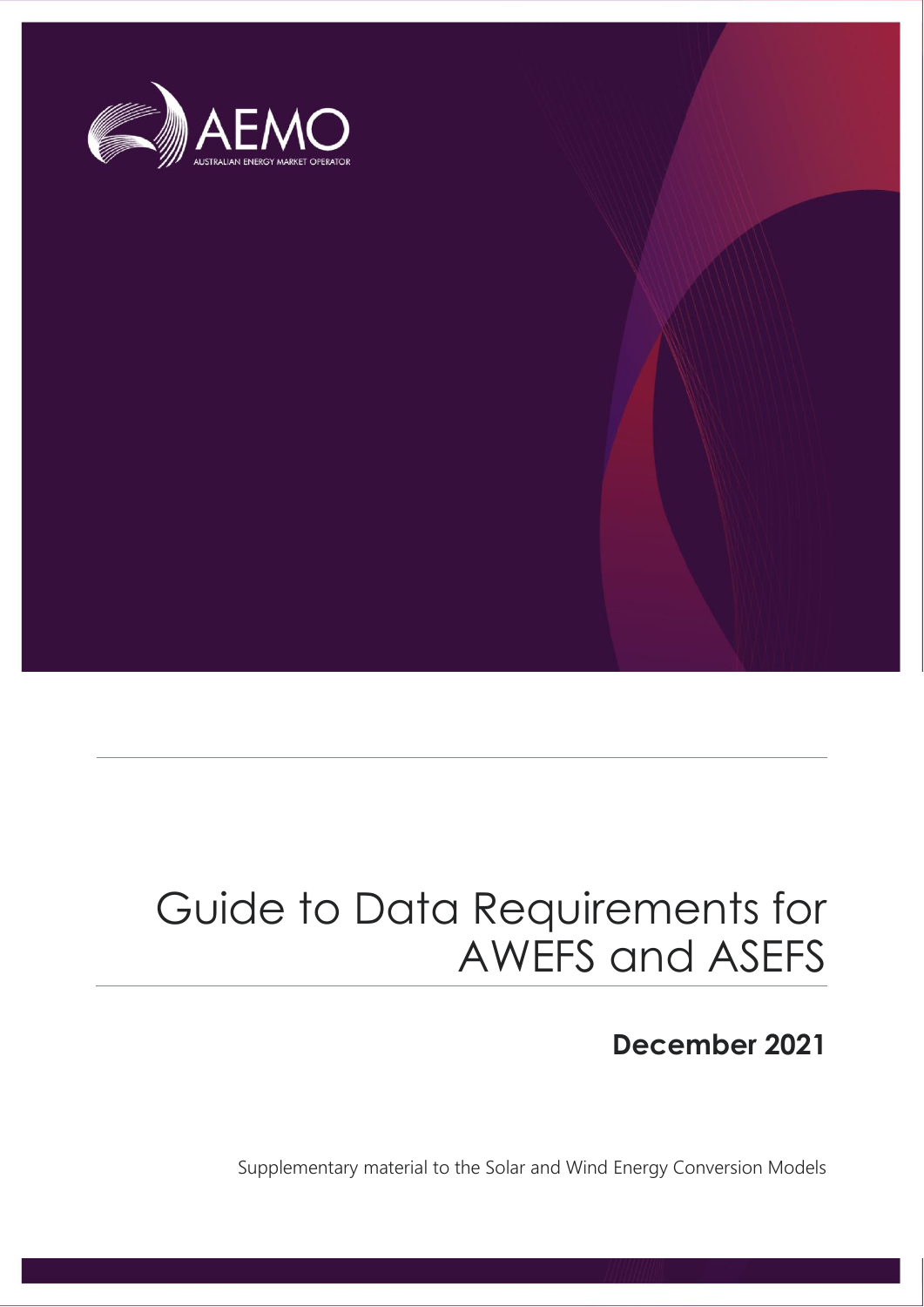# **Important notice**

### **PURPOSE**

AEMO has prepared this document to provide information about the *Energy Conversion Model* data requirements for the Australian Wind Energy Forecasting System (AWEFS) and the Australian Solar Energy Forecasting System (ASEFS), as at the date of publication.

### **DISCLAIMER**

This document or the information in it may be subsequently updated or amended. This document does not constitute legal or business advice, and should not be relied on as a substitute for obtaining detailed advice about the National Electricity Law, the National Electricity Rules, or any other applicable laws, procedures or policies. AEMO has made every effort to ensure the quality of the information in this document but cannot guarantee its accuracy or completeness.

Accordingly, to the maximum extent permitted by law, AEMO and its officers, employees and consultants involved in the preparation of this document:

- make no representation or warranty, express or implied, as to the currency, accuracy, reliability or completeness of the information in this document; and
- are not liable (whether by reason of negligence or otherwise) for any statements or representations in this document, or any omissions from it, or for any use or reliance on the information in it.

| Release date | Changes                                                                                                                                                                                                                                  |
|--------------|------------------------------------------------------------------------------------------------------------------------------------------------------------------------------------------------------------------------------------------|
| 31/10/2018   | Initial release                                                                                                                                                                                                                          |
| 21/12/2018   | Updated measurement point for Wind Direction SCADA signal following<br>publishment of the updated ECM Guidelines                                                                                                                         |
| 15/04/2021   | Removed the requirement for participants to submit intermittent generation<br>availability information in the Pre-Production Markets Portal.<br>Added further clarifications throughout document and FAQ section.                        |
| 08/12/2021   | Updated 'Elements Unavailable' to 'Elements Available' for submitting new plant<br>availability and included API as a new method for submitting plant availability.<br>Added further clarifications throughout document and FAQ section. |
|              |                                                                                                                                                                                                                                          |

### **VERSION CONTROL**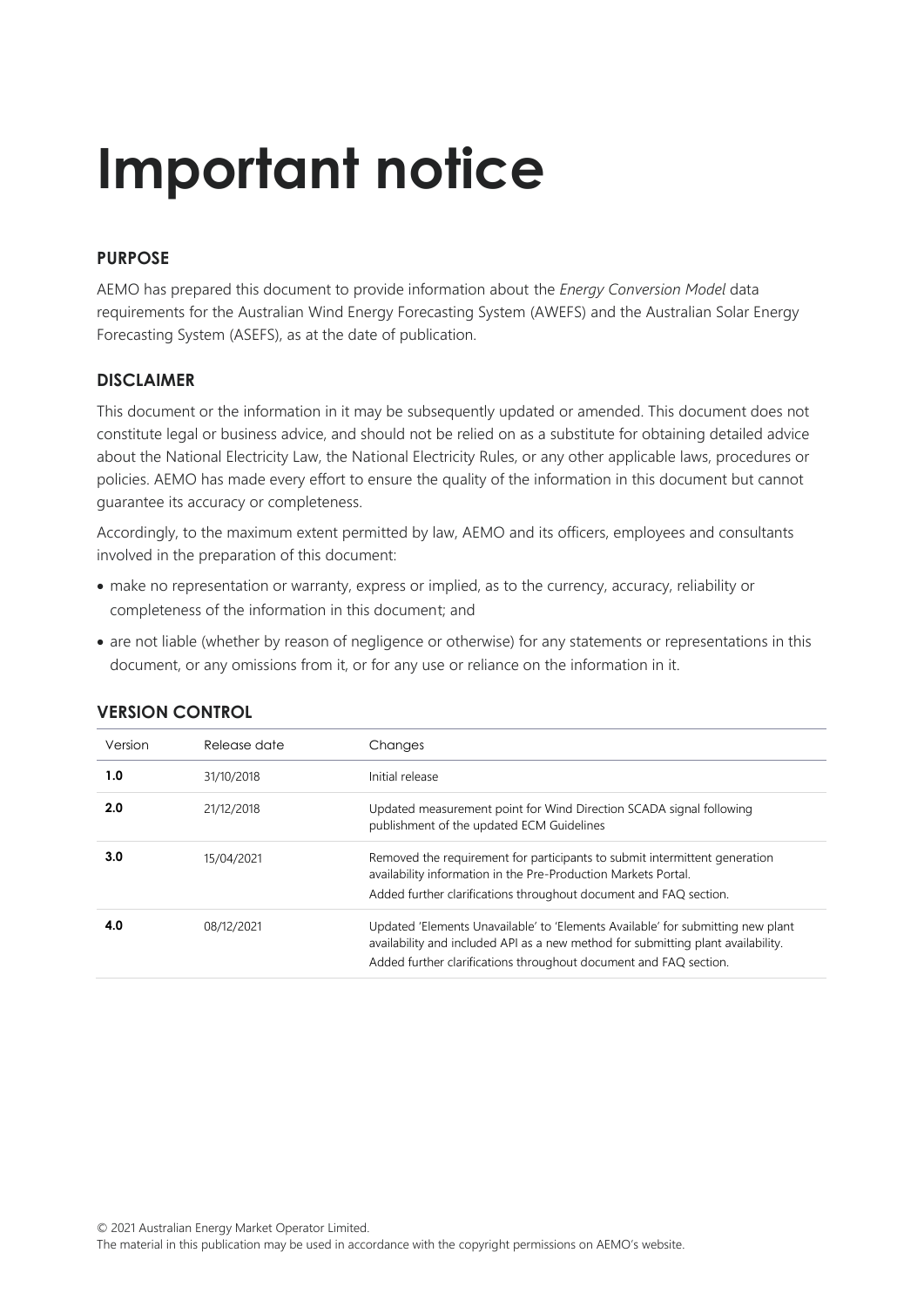## <span id="page-2-0"></span>**Executive summary**

This document details the intermittent generation (including wind and solar) data that AEMO requires to prepare the Australian Wind Energy Forecasting System (AWEFS) and the Australian Solar Energy Forecasting System (ASEFS) for new or existing wind and solar farms, respectively.

It supplements AEMO's *Energy Conversion Model* (ECM) Guidelines, which can be found on the AEMO website<sup>1</sup>.

Under National Electricity Rules (NER) rule  $3.7B(a)^2$ , AEMO is required to prepare forecasts of the available capacity of semi-scheduled generators to schedule sufficient generation in the Dispatch process. AEMO is also required to prepare an *Unconstrained Intermittent Generation Forecast* (UIGF)<sup>3</sup> to be used in PASA processes for reserve assessment purposes.

To meet these requirements:

- AWEFS produces wind generation forecasts for all semi-scheduled and non-scheduled wind farms for several market system processes (Dispatch, 5min Pre-dispatch (5MPD), Pre-dispatch (PD), and Short term (ST) PASA).
- ASEFS produces solar generation forecasts for all semi-scheduled and significant non-scheduled solar farms for several market system processes (Dispatch, 5MPD, PD, and STPASA).

<sup>&</sup>lt;sup>1</sup> Found a[t https://www.aemo.com.au/energy-systems/electricity/national-electricity-market-nem/nem-forecasting-and-planning/operational](https://www.aemo.com.au/energy-systems/electricity/national-electricity-market-nem/nem-forecasting-and-planning/operational-forecasting/solar-and-wind-energy-forecasting)[forecasting/solar-and-wind-energy-forecasting.](https://www.aemo.com.au/energy-systems/electricity/national-electricity-market-nem/nem-forecasting-and-planning/operational-forecasting/solar-and-wind-energy-forecasting)

<sup>&</sup>lt;sup>2</sup> Refer to Appendix A1, Rules relating to AWEFS/ ASEFS modelling requirements.

<sup>3</sup> *Unconstrained Intermittent Generation Forecast* (UIGF) is the forecast generation output of individual semi-scheduled generating units (wind/ solar farms) without considering network limitations modelled in AEMO constraints, economical decisions or the dispatch optimisation process.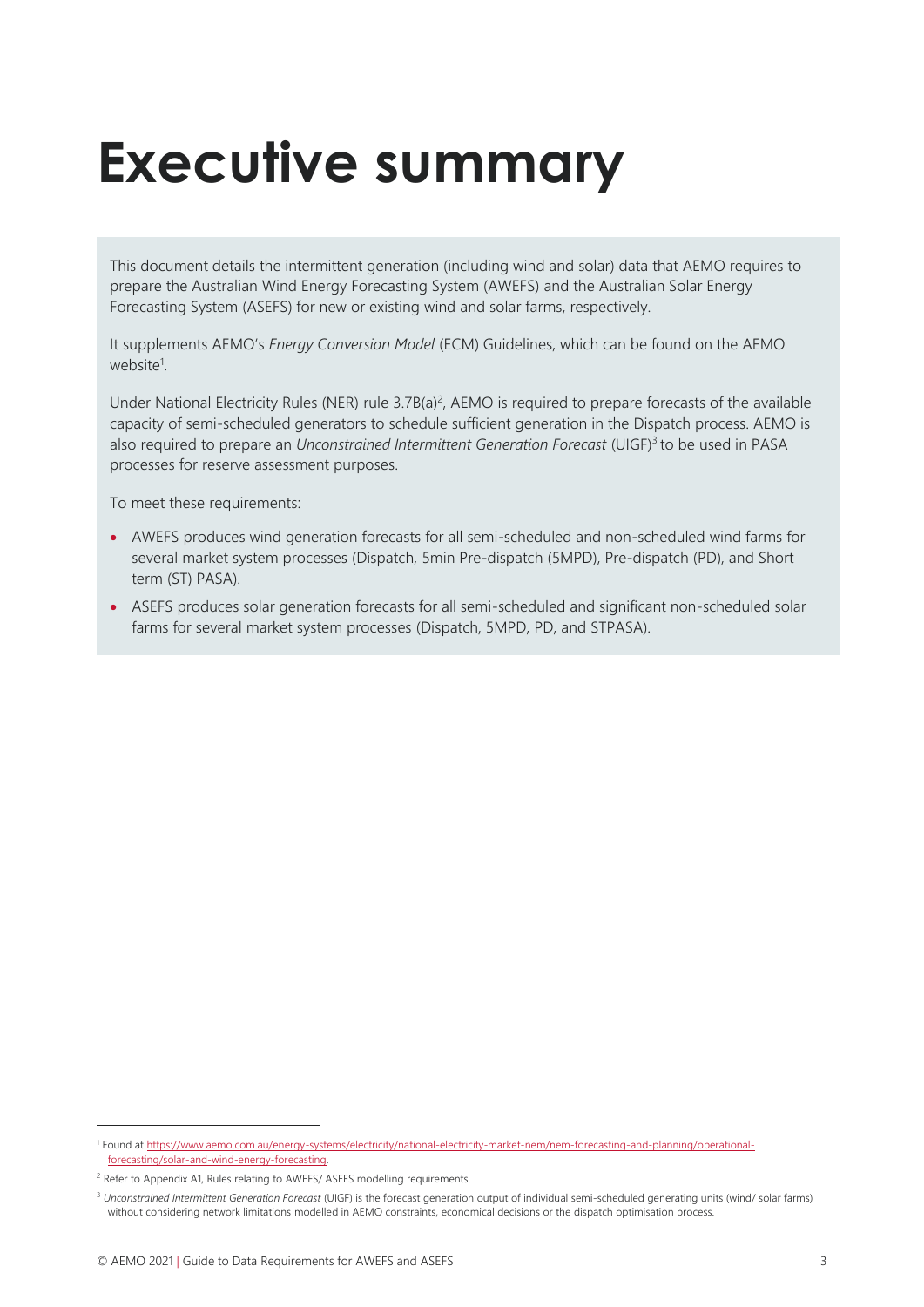### **Contents**

|          | <b>Executive summary</b>                                                                            | 3  |
|----------|-----------------------------------------------------------------------------------------------------|----|
| 1.       | Data supply requirements                                                                            | 5  |
| 1.1      | Intermittent generator and cluster standing data                                                    | 5  |
| 1.2      | Wind farm SCADA to AEMO                                                                             | 5  |
| 1.3      | Solar farm SCADA to AEMO                                                                            | 7  |
| 2.       | <b>Cluster definition</b>                                                                           | 9  |
| 3.       | Submitting plant availability via the Electricity Market Management System<br>(EMMS) Portal and API | 10 |
| 4.       | FAQs                                                                                                | 12 |
| 5.       | <b>Further information</b>                                                                          | 14 |
| A1.      | <b>Rules relating to AWEFS/ASEFS modelling requirements</b>                                         | 15 |
| Glossary |                                                                                                     | 17 |

### **Tables**

| Table 1 | SCADA parameters for modelling wind farms in AWEFS: Farm level     | 6  |
|---------|--------------------------------------------------------------------|----|
| Table 2 | SCADA parameters for modelling wind farms in AWEFS: cluster level* | 6  |
| Table 3 | SCADA parameters for modelling solar farms in ASEFS: Farm level    | 7  |
| Table 4 | SCADA parameters for modelling solar farms in ASEFS: cluster level | 8  |
|         | Table 5 Cluster definition quidelines                              | 9  |
| Table 6 | Rules related to modelling intermittent generators in AWEFS/ASEFS  | 15 |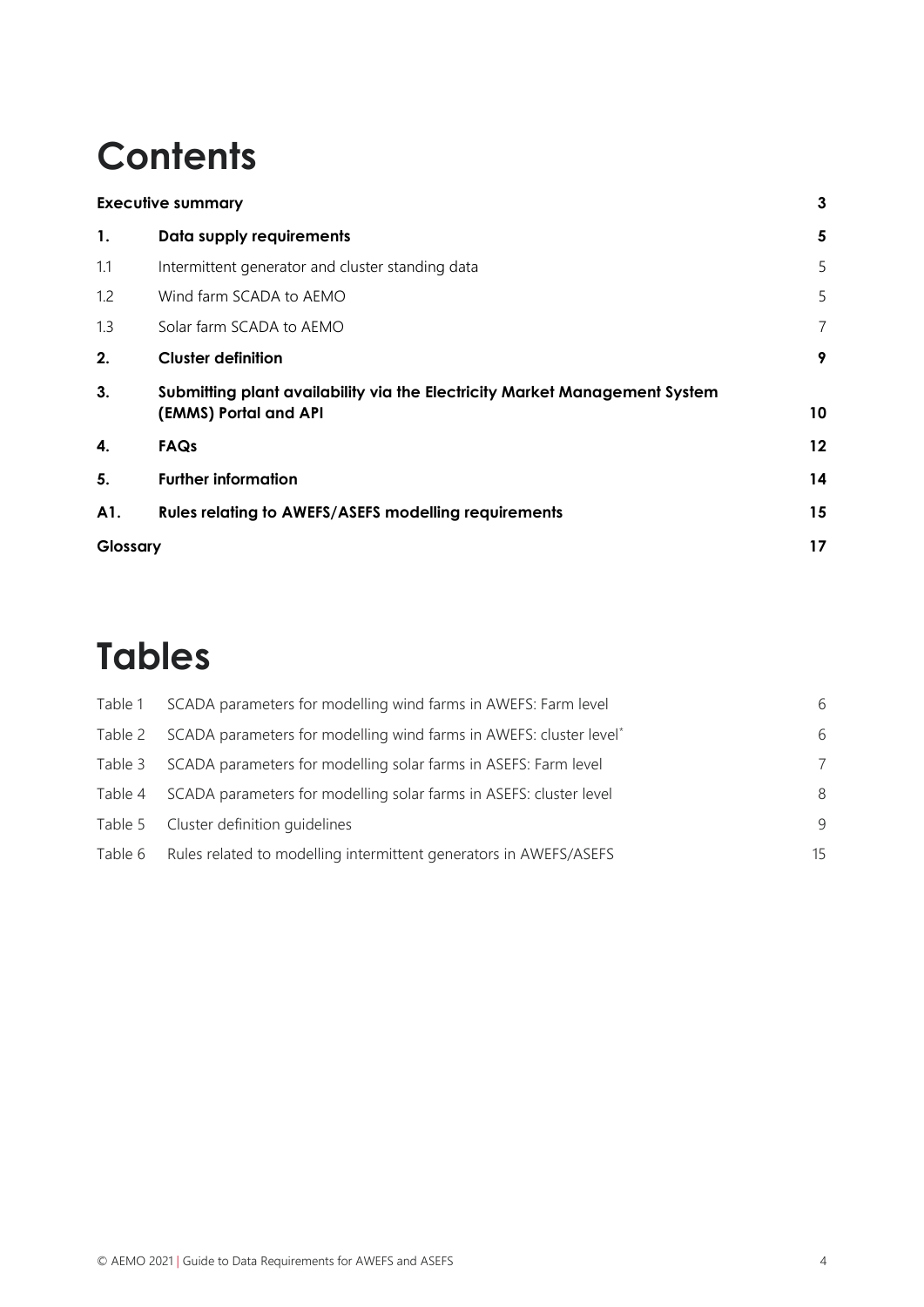## <span id="page-4-0"></span>**1. Data supply requirements**

### <span id="page-4-1"></span>1.1 Intermittent generator and cluster standing data

All semi-scheduled generators (see National Electricity Rules (NER) clause 2.2.7(c)(2)) and some intermittent non-scheduled generators (NER clause 2.2.3(c)), connecting to the National Electricity Market (NEM) are required to submit<sup>4</sup> to AEMO an ECM consisting of the intermittent generator details and attributes. The static data and dynamic measurements provided as part of the ECM assist AEMO in developing forecasting models for intermittent generators.

ECM validation is a mandatory step for all intermittent semi-scheduled generators (and some non-scheduled generators) before Registration in the NEM is approved by AEMO.

The following guidelines may assist in ensuring a satisfactory and timely validation of the ECM:

- 1. All data items identified as 'mandatory' need to be completed/provided. Incomplete data will result in delays with validation and approval.
- 2. The 'Cluster Definition Guideline<sup>'5</sup> needs to be considered while grouping clusters.
- 3. The ECM should contain a separate 'ECM Cluster' tab for each cluster.

ECM validation is a time-consuming process, taking four to six weeks from the time of submission to AEMO. To avoid delays, AEMO recommends that the first draft of the ECM be submitted to AEMO at least three months before applying for Registration.

### <span id="page-4-2"></span>1.2 Wind farm SCADA to AEMO

Table 1 and Table 2 below list the remote monitoring (SCADA) parameters required for modelling wind farms in AWEFS. Table 1 outlines the farm level data requirements, while Table 2 outlines the cluster level requirements. Note that if the wind farm being modelled in AWEFS consists of only one cluster, then the information requested in Table 2 is redundant.

All SCADA data described in the following tables are expected to be instantaneous measures, unless otherwise agreed by AEMO. Instantaneous means the values are updated every 4 to 10 seconds, with 4 seconds or faster preferred. If only averages are available, a maximum 15 second update is required.

<sup>4</sup> Energy Conversion Models can be submitted for validation vi[a op.forecasting@aemo.com.au.](mailto:op.forecasting@aemo.com.au)

<sup>&</sup>lt;sup>5</sup> 'Cluster Definition Guidelines' are provided in the solar ECM (introduction tab) and wind ECM (cluster definition guideline tab).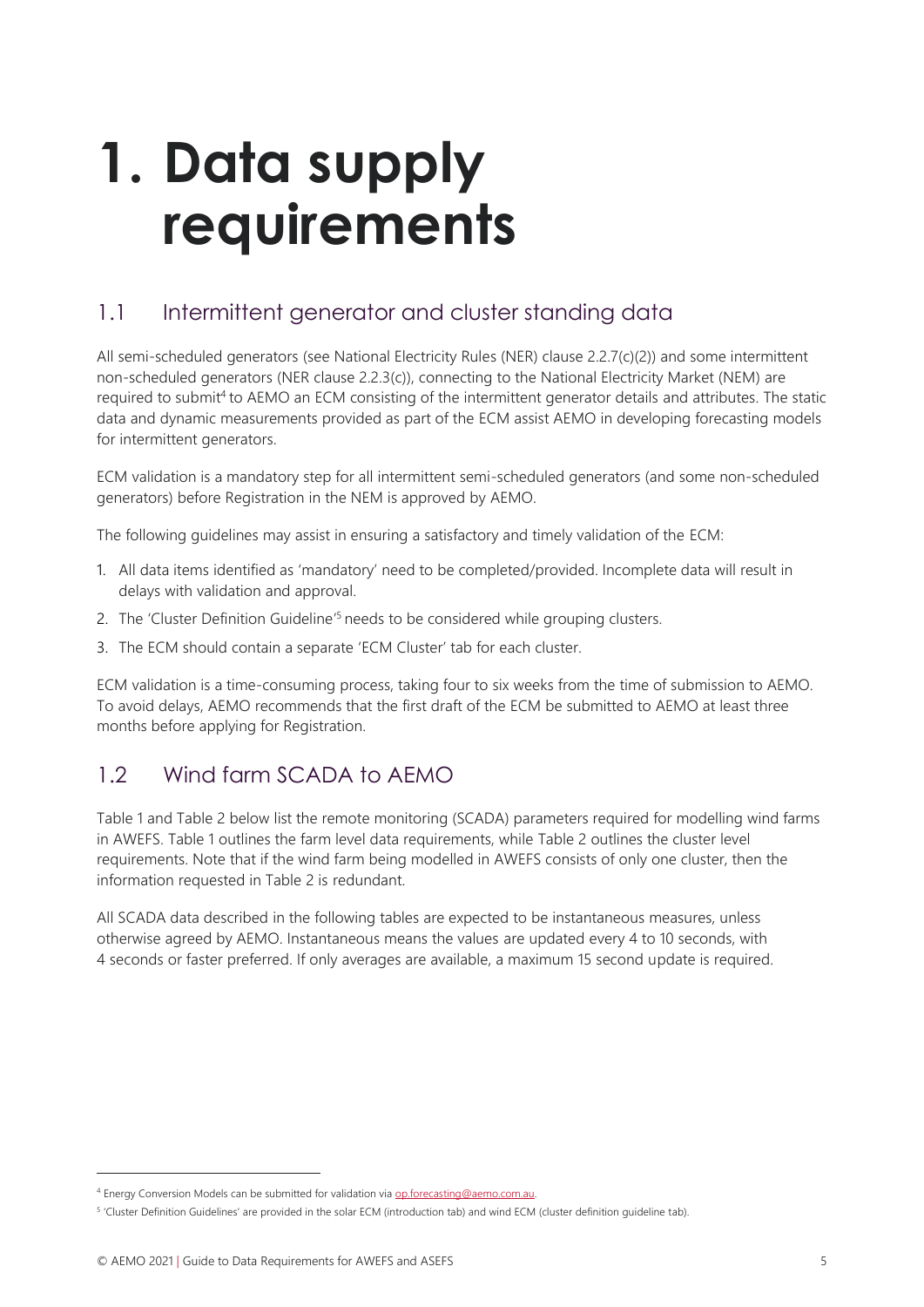| Signal                                                             | <b>Unit</b>            | <b>Measured from</b>                                                                                                                    | <b>Mandatory</b> | Preferred<br>deadband* | <b>Decimal places</b> |
|--------------------------------------------------------------------|------------------------|-----------------------------------------------------------------------------------------------------------------------------------------|------------------|------------------------|-----------------------|
| <b>Wind Farm Active</b><br>Power                                   | <b>MW</b>              | Dispatch Point**                                                                                                                        | Yes              | 0.01 MW                | $>= 2$                |
| Control System<br>Set-Point                                        | <b>MW</b>              | Dispatch Point**                                                                                                                        | Yes              | 0.01 MW                | $>=2$                 |
| <b>Local Limit</b>                                                 | <b>MW</b>              | Dispatch Point**                                                                                                                        | Yes              | 0.01 MW                | $>=2$                 |
| Possible Power                                                     | <b>MW</b>              | Dispatch Point**                                                                                                                        | Optional         | 0.01 MW                | $> = 2$               |
| Number of Wind<br><b>Turbines Available</b><br>for Generation      | No.                    | Wind farm control<br>system                                                                                                             | Yes              | $\mathbf{1}$           | $\overline{0}$        |
| Number of Wind<br>Turbines<br>Operating/<br>Actively<br>Generating | No.                    | Wind farm control<br>system                                                                                                             | Yes              | $\mathbf{1}$           | $\Omega$              |
| <b>Wind Turbines</b><br>Extreme Wind Cut-<br>Out                   | No.                    | Wind farm control<br>system                                                                                                             | <b>No</b>        | $\mathbf{1}$           | $\Omega$              |
| Wind Speed                                                         | m/s                    | Average of<br>anemometers of<br>all Turbine<br><b>Nacelles</b>                                                                          | Yes              | $0.1 \text{ m/s}$      | $> = 1$               |
| <b>Wind Direction</b>                                              | <sup>o</sup> (degrees) | Average of<br>anemometers of<br>all Turbine<br>Nacelles - average<br>requires proper<br>directional<br>averaging (x-y<br>decomposition) | Yes              | $1^{\circ}$            | $> = 0$               |
| Ambient<br>Temperature                                             | $^{\circ}C$            | Weather sensor or<br>met-mast.                                                                                                          | Yes              | $0.1^{\circ}$ C        | $> = 1$               |
| <b>Barometric</b><br>Pressure                                      | hPa                    | Weather sensor or<br>met-mast.                                                                                                          | <b>No</b>        | 1 <sub>hPa</sub>       | $> = 0$               |

#### <span id="page-5-0"></span>**Table 1 SCADA parameters for modelling wind farms in AWEFS: Farm level**

\* Minimum required deadband settings can be found in Table 3 of [http://aemo.com.au/-](http://aemo.com.au/-/media/Files/Electricity/NEM/Network_Connections/Transmission-and-Distribution/AEMO-Standard-for-Power-System-Data-Communications.pdf)

[/media/Files/Electricity/NEM/Network\\_Connections/Transmission-and-Distribution/AEMO-Standard-for-Power-System-Data-](http://aemo.com.au/-/media/Files/Electricity/NEM/Network_Connections/Transmission-and-Distribution/AEMO-Standard-for-Power-System-Data-Communications.pdf)[Communications.pdf.](http://aemo.com.au/-/media/Files/Electricity/NEM/Network_Connections/Transmission-and-Distribution/AEMO-Standard-for-Power-System-Data-Communications.pdf)

\*\* These signals must be referenced to the agreed dispatch point. All signals with '\*\*' must be referenced to the same location.

#### <span id="page-5-1"></span>**Table 2 SCADA parameters for modelling wind farms in AWEFS: cluster level\***

| Signal                                                                            | <b>Unit</b> | <b>Measured from</b>        | <b>Mandatory</b> | Preferred<br>deadband | <b>Decimal places</b> |
|-----------------------------------------------------------------------------------|-------------|-----------------------------|------------------|-----------------------|-----------------------|
| Cluster Active<br>Power                                                           | <b>MW</b>   | Wind farm control<br>system | Yes              | 0.01 MW               | $>=2$                 |
| Cluster Number of<br>Wind Turbines<br>Available for<br>Generation                 | No.         | Wind farm control<br>system | Yes              |                       | $\mathbf 0$           |
| Cluster Number of<br><b>Wind Turbines</b><br>Operating/<br>Actively<br>Generating | No.         | Wind farm control<br>system | Yes              |                       | $\Omega$              |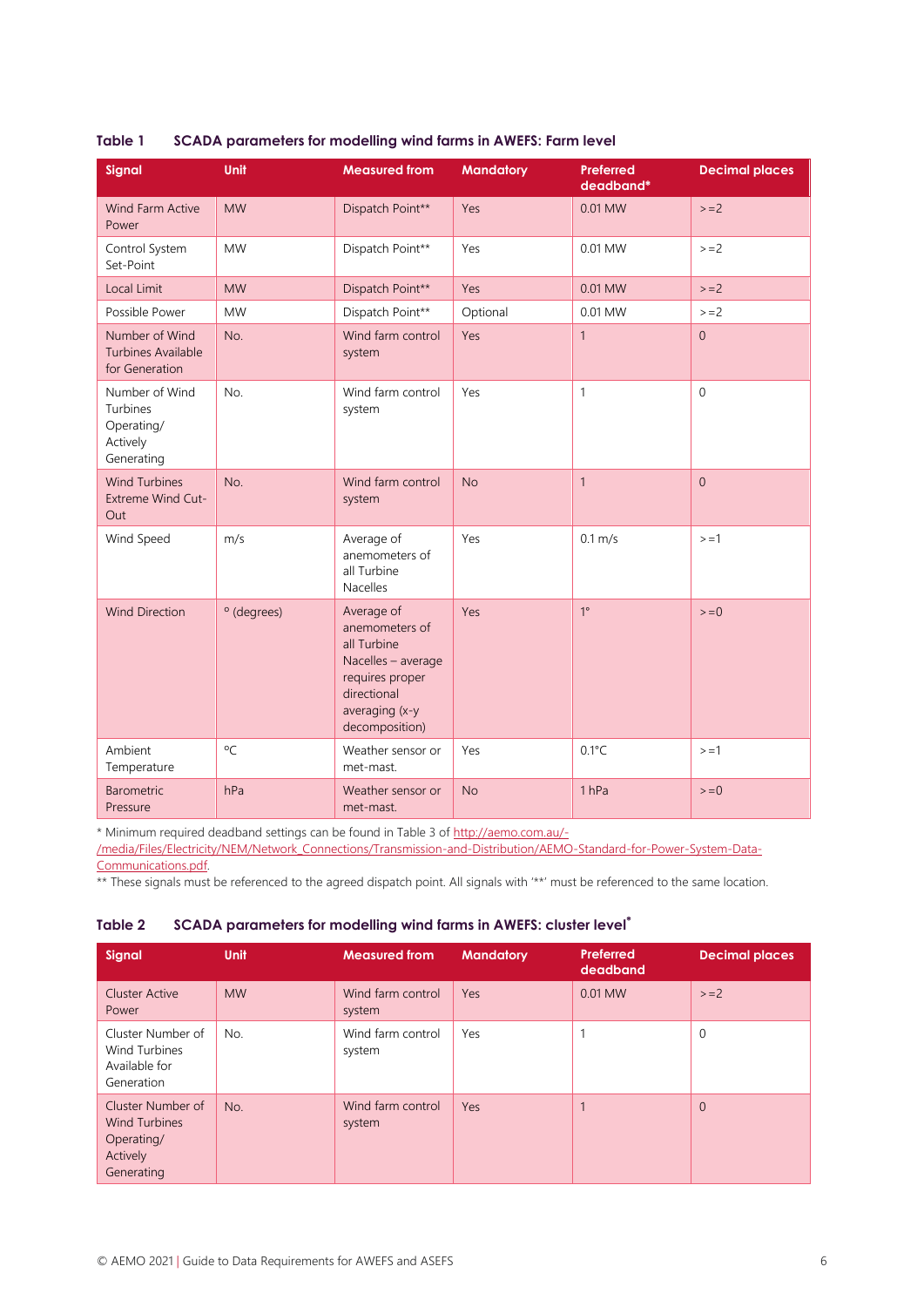| <b>Signal</b>                                    | <b>Unit</b>            | <b>Measured from</b>                                                                                                                      | <b>Mandatory</b> | Preferred<br>deadband | <b>Decimal places</b> |
|--------------------------------------------------|------------------------|-------------------------------------------------------------------------------------------------------------------------------------------|------------------|-----------------------|-----------------------|
| Cluster Wind<br>Turbines Extreme<br>Wind Cut-Out | No.                    | Wind farm control<br>system                                                                                                               | <b>No</b>        | 1                     | $\mathbf{0}$          |
| Cluster Wind<br>Speed                            | m/s                    | Average of<br>anemometers of<br>all Turbine<br>Nacelles in this<br>cluster                                                                | Yes              | $0.1 \text{ m/s}$     | $> = 1$               |
| Cluster Wind<br>Direction                        | <sup>o</sup> (degrees) | Average of<br>anemometers of<br>all Turbine<br>Nacelles - average<br>requires proper<br>directional<br>averaging (x-y<br>decomposition)** | Yes              | $1^{\circ}$           | $=0$                  |

\*Note that if the wind farm being modelled in AWEFS consists of only one cluster, then cluster-level signals are not required. \*\* Example: [https://en.wikipedia.org/wiki/Mean\\_of\\_circular\\_quantities.](https://en.wikipedia.org/wiki/Mean_of_circular_quantities)

### <span id="page-6-0"></span>1.3 Solar farm SCADA to AEMO

Table 3 and Table 4 below list the SCADA parameters required for modelling solar farms in ASEFS. Table 3 outlines the farm level data requirements, while Table 4 outlines the cluster level requirements. The cluster level requirements, in Table 4, should be provided for each cluster that comprises the solar farm.

All SCADA data described in the following tables are expected to be instantaneous measures, unless otherwise agreed by AEMO. Instantaneous means the values are updated every 4 to 10 seconds, with 4 seconds or faster preferred. If only averages are available, a maximum 15 second update is required.

A minimum of one weather station is required to be installed per solar farm. In addition, a minimum of one pyranometer is required to be installed per cluster. For solar farms that have on average more than one pyranometer per cluster, the cluster irradiance SCADA signals should be calculated as an average of the pyranometer readings, ensuring that bad quality readings are excluded from the average calculation.

| <b>Signal</b>               | <b>Unit</b>            | <b>Measured from</b>                                                      | <b>Mandatory</b> | <b>Preferred</b><br>deadband | <b>Decimal places</b> |
|-----------------------------|------------------------|---------------------------------------------------------------------------|------------------|------------------------------|-----------------------|
| Solar Farm Active<br>Power  | <b>MW</b>              | Dispatch point*                                                           | Yes              | 0.01 MW                      | $>=2$                 |
| Control System<br>Set-Point | <b>MW</b>              | Dispatch point*                                                           | Yes              | 0.01 MW                      | $>=2$                 |
| Local Limit                 | <b>MW</b>              | Dispatch point*                                                           | Yes              | 0.01 MW                      | $>=2$                 |
| Possible Power              | <b>MW</b>              | Dispatch point*                                                           | No               | 0.01 MW                      | $>=2$                 |
| Wind Speed                  | m/s                    | Weather station or<br>met-mast. To be<br>representative of<br>whole farm. | Yes              | $0.1 \text{ m/s}$            | $> = 1$               |
| <b>Wind Direction</b>       | <sup>o</sup> (degrees) | Weather station or<br>met-mast. To be<br>representative of<br>whole farm. | Yes              | $1^{\circ}$                  | $> = 0$               |
| Ambient<br>Temperature      | $^{\circ}$ C           | Weather sensor or<br>met-mast. To be                                      | Yes              | $0.1^{\circ}$ C              | $> = 1$               |

<span id="page-6-1"></span>

| Table 3 |  |  | SCADA parameters for modelling solar farms in ASEFS: Farm level |
|---------|--|--|-----------------------------------------------------------------|
|         |  |  |                                                                 |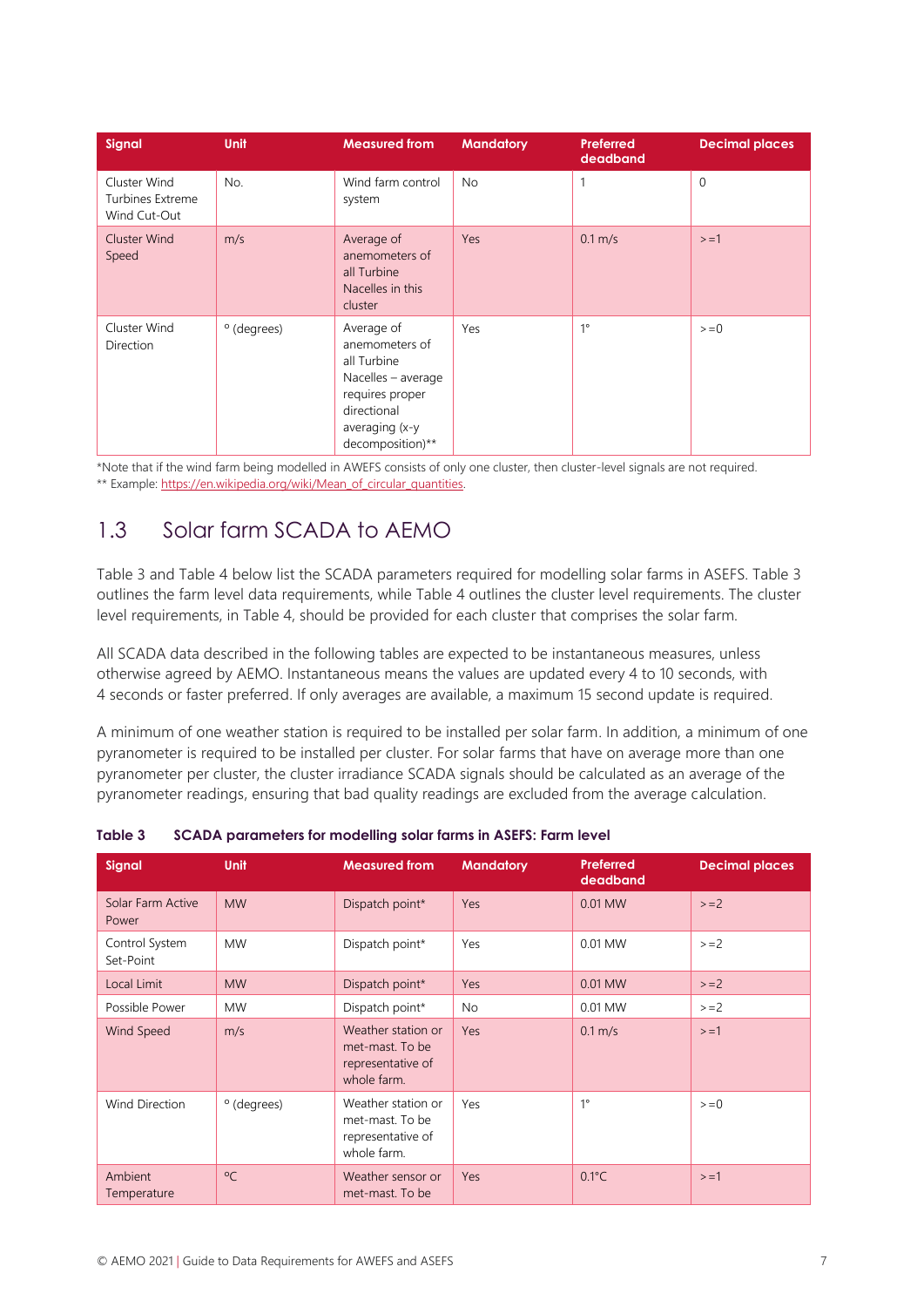| Signal            | <b>Unit</b> | <b>Measured from</b>                                                     | <b>Mandatory</b> | Preferred<br>deadband | <b>Decimal places</b> |
|-------------------|-------------|--------------------------------------------------------------------------|------------------|-----------------------|-----------------------|
|                   |             | representative of<br>whole farm.                                         |                  |                       |                       |
| Relative humidity | %           | Weather sensor or<br>met-mast. To be<br>representative of<br>whole farm. | Yes              | 0.1%                  | $> = 1$               |

\*These signals must be referenced to the agreed dispatch point. All signals with '\*' must be referenced to the same location.

| Signal                                                         | Unit             | <b>Measured from</b>                                                                               | <b>Mandatory</b>                                            | <b>Preferred</b><br>deadband | <b>Decimal places</b> |
|----------------------------------------------------------------|------------------|----------------------------------------------------------------------------------------------------|-------------------------------------------------------------|------------------------------|-----------------------|
| Global horizontal<br>irradiance                                | W/m <sup>2</sup> | ISO first class<br>pyranometer.<br>Should be average<br>of all pyranometer<br>readings in cluster. | Yes                                                         | $\mathbf{1}$                 | $=0$                  |
| Global inclined<br>irradiance                                  | W/m <sup>2</sup> | ISO first class<br>pyranometer.<br>Should be average<br>of all pyranometer<br>readings in cluster. | Yes                                                         | $\mathbf{1}$                 | $=0$                  |
| Direct normal<br>irradiance                                    | W/m <sup>2</sup> | ISO first class<br>pyranometer.<br>Should be average<br>of all pyranometer<br>readings in cluster. | Yes (CPV & CST<br>only)                                     | $\mathbf{1}$                 | $=0$                  |
| Module surface<br>temperature                                  | $\rm ^{o}C$      | Module<br>temperature<br>sensor. Should be<br>an average of all<br>modules in cluster.             | Yes (PV & CPV<br>only)                                      | $0.1^{\circ}$ C              | $> = 1$               |
| Module receiver<br>surface<br>temperature                      | $\circ$ C        | Module<br>temperature<br>sensor. Should be<br>an average of all<br>receivers in cluster            | Yes (CST only)                                              | $0.1^{\circ}C$               | $> = 1$               |
| Number of<br>inverters available                               | No.              | Solar farm control<br>system                                                                       | Yes                                                         | $\mathbf{1}$                 | $\mathbf 0$           |
| Reduction through<br>soiling                                   | $\%$             | Solar farm control<br>system                                                                       | Yes (CST only)                                              | $\mathbf{1}$                 | $>=0$                 |
| Actual tracking<br>slope angle                                 | ° (degrees)      | Solar farm<br>control/tracking<br>system                                                           | Yes (Solar farms<br>with slope tracking<br>technology)      | $0.1^{\circ}$                | $> = 1$               |
| Actual tracking<br>azimuth angle                               | ° (degrees)      | Solar farm<br>control/tracking<br>system                                                           | Yes (Solar farms<br>with azimuth<br>tracking<br>technology) | $0.1^\circ$                  | $> = 1$               |
| Tracking share of<br>modules/<br>concentrators not<br>on track | $\%$             | Solar farm<br>control/tracking<br>system                                                           | Yes (Solar farms<br>with tracking<br>technology)            | 0.1%                         | $> = 1$               |
| Trackers online                                                | No.              | Solar farm<br>control/tracking<br>system                                                           | No (Solar farms<br>with tracking<br>technology)             | $\mathbf{1}$                 | $\overline{0}$        |

### <span id="page-7-0"></span>**Table 4 SCADA parameters for modelling solar farms in ASEFS: cluster level**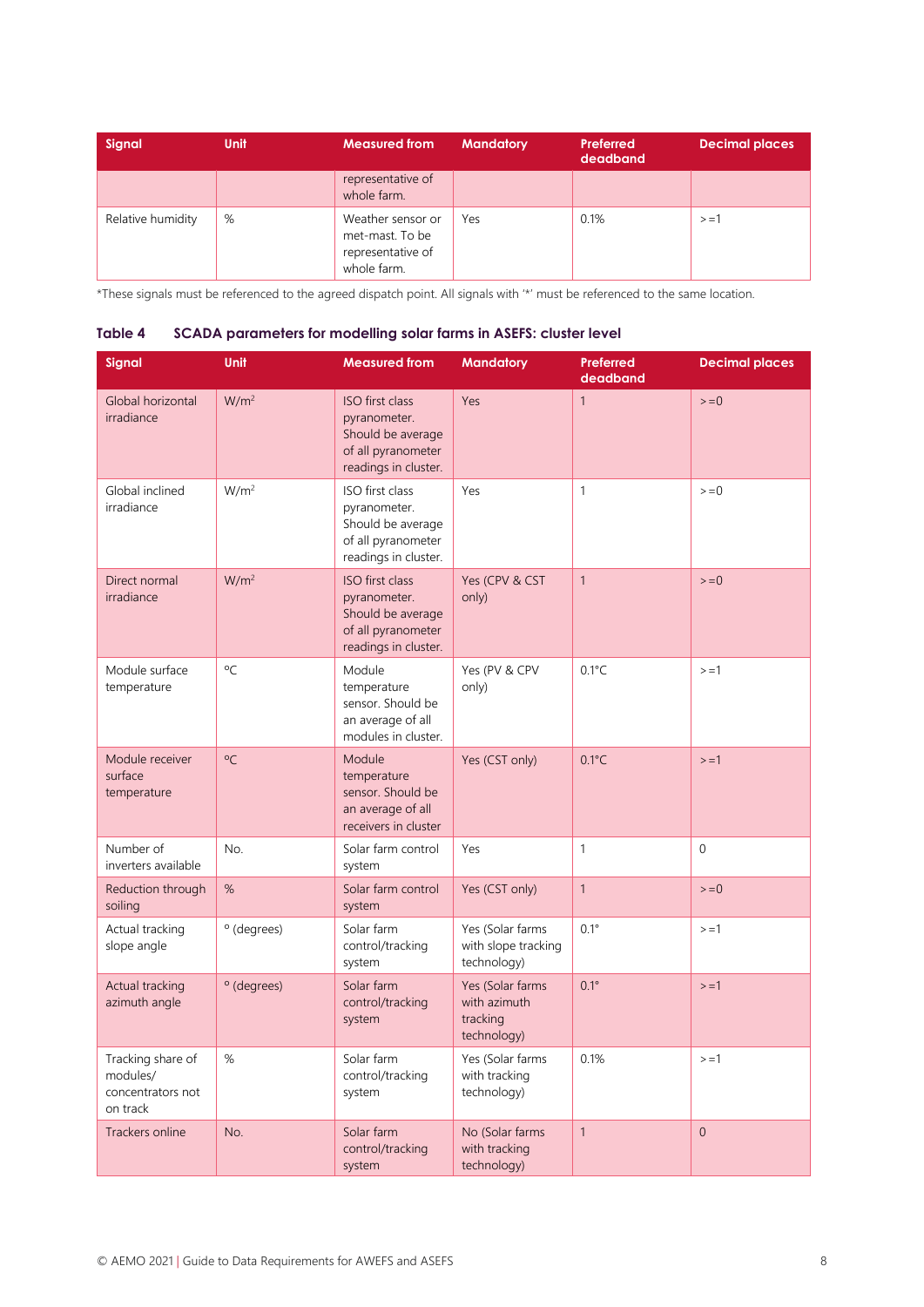# <span id="page-8-0"></span>**2. Cluster definition**

A cluster is a group of intermittent generating units; there may be more than one cluster in an intermittent generator. When defining the number of clusters in an intermittent generating unit, the following guidelines should be noted.

| <b>Technology</b>    | <b>Definition</b>                                                                                                                                                  |
|----------------------|--------------------------------------------------------------------------------------------------------------------------------------------------------------------|
| Wind                 | To define a "cluster" the ensemble of the following constraints should be satisfied:                                                                               |
|                      | • No more than 7 km x 7 km (with some degree of flexibility).                                                                                                      |
|                      | • Only identical turbines are included in a cluster (turbines supplied by same manufacturer, having the<br>same model, hub height and characteristic power curve). |
|                      | The factors that are expected to affect the definition of such clusters are:                                                                                       |
|                      | • Important changes in the terrain complexity throughout the area covered by the wind farm.                                                                        |
|                      | • Changes in the meteorology due to the size of the area covered (presence of local patterns).                                                                     |
|                      | • Physical separation of parts of the wind farm (considerable distance between groups of wind<br>turbines).                                                        |
|                      | • Different timing in the development/commissioning of parts of the wind farm.                                                                                     |
|                      | • Different types of wind turbines in the wind farm (model, hub height).                                                                                           |
|                      | • More than one connection point to the grid.                                                                                                                      |
| Solar PV technology  | A cluster is defined as a subset of the Facility with:                                                                                                             |
|                      | • The same inverter type (manufacturer, model and rating).                                                                                                         |
|                      | • The same module material (PolySi or CdTd or ).                                                                                                                   |
|                      | • The same total module DC power connected to each inverter. Tolerance: +/- 2.5% from average.                                                                     |
|                      | • The same fixed slope and azimuth angles of modules, if fixed.                                                                                                    |
|                      | • The same tracking algorithm and ranges, if tracking.                                                                                                             |
|                      | • Geographically close location of all modules (within an area up to 5km x 5km)                                                                                    |
| Solar CPV technology | A cluster is defined as a subset of the Facility with:                                                                                                             |
|                      | • The same module type (manufacturer, model and material).                                                                                                         |
|                      | • The same inverter type (manufacturer, model and rating).                                                                                                         |
|                      | The same number of modules connected to each inverter.                                                                                                             |
|                      | • The same tracking algorithm and ranges.                                                                                                                          |
|                      | • The same concentrator attributes.                                                                                                                                |
|                      | • Geographically close location of all modules.                                                                                                                    |
| Solar CST technology | A cluster is defined as a subset of the facility with:                                                                                                             |
|                      | • The same actual turbine(s).                                                                                                                                      |
|                      | • The same tracking algorithm and ranges.                                                                                                                          |
|                      | The same concentrator attributes.                                                                                                                                  |
|                      | • Geographically close location of all modules.                                                                                                                    |

### <span id="page-8-1"></span>**Table 5 Cluster definition guidelines**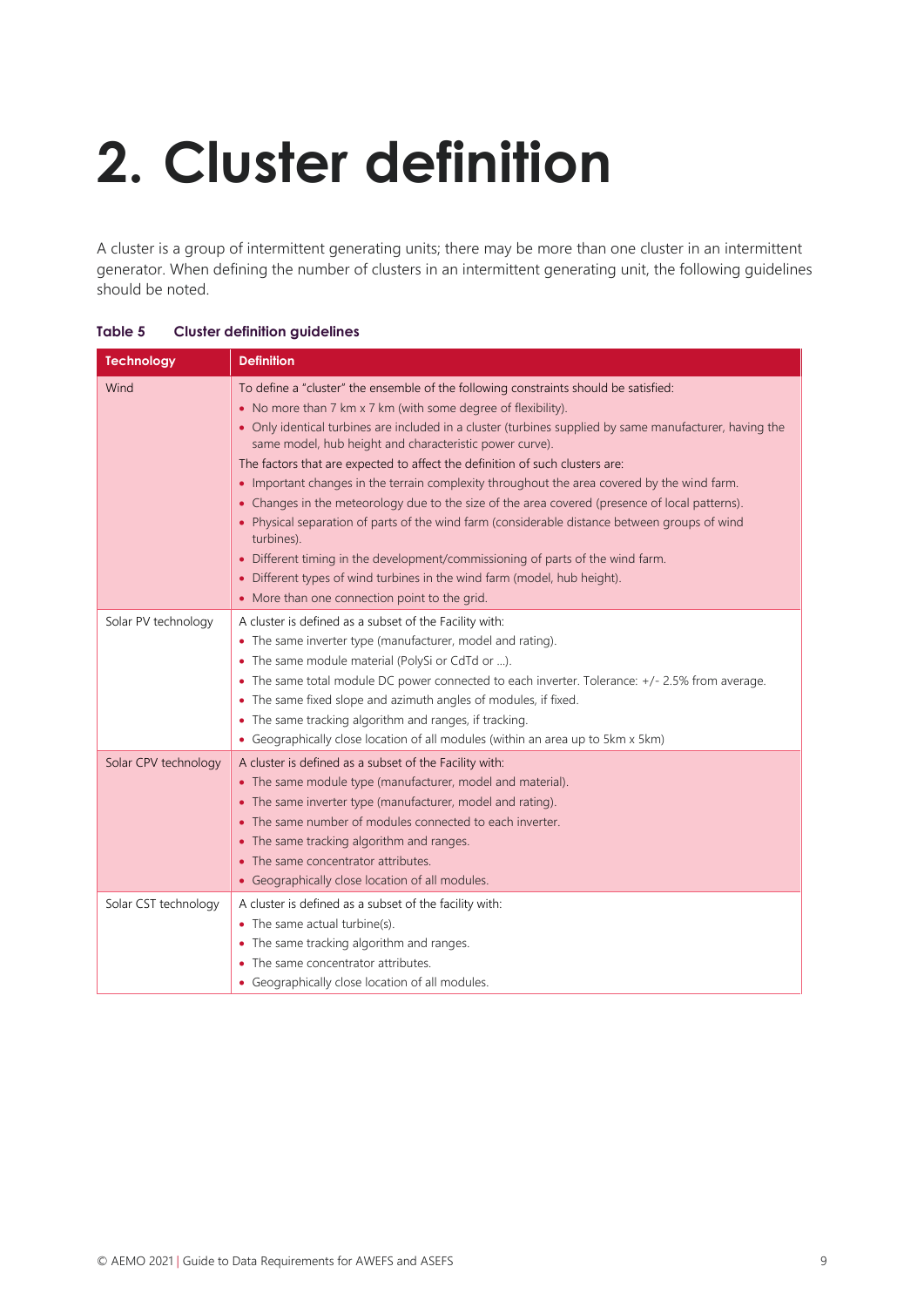### <span id="page-9-0"></span>**3. Submitting plant availability via the Electricity Market Management System (EMMS) Portal and API**

The EMMS Portal ('Markets Portal') and API is used by intermittent generators to submit changes to their future plant availability (Upper MW Limit and Elements Available) for PD/STPASA and MTPASA purposes, according to rule 3.7B(b).

Availability profiles can be updated as frequently as the change occurs, but not retrospectively for historical 30min intervals. Participants are required to update their generator's availability profiles only in the Production Markets Portal or via API.

For information on accessing, using and submitting plant availability information via the Markets Portal, please see the Guide to Intermittent Generation document available on the AEMO website<sup>6</sup> or via the help menu in the EMMS portal<sup>7</sup>. Information on submitting plant availability via API can be found in the Intermittent Generation Availability API documentation<sup>8</sup>. Additional information and examples of when participants are required to submit plant availability information can be found in the NEM Operational Forecasting and Dispatch Handbook for wind and solar generators<sup>9</sup>.

To facilitate intermittent generation forecast accuracy, the availability interface allows participants' operational staff to input the following information for intermittent generating units on a half-hourly resolution (for PD and STPASA timeframes) and a daily resolution (for MTPASA). Submissions of Upper MW Limit and Elements Available does not affect forecasts in the Dispatch and 5MPD timeframes. Instead, the SCADA Local Limit, SCADA Control System Set-Point, and SCADA Turbines/Inverters Available should be used in these timeframes.

### **Upper MW Limit**

The Upper MW Limit submission relates to the whole facility.

This input indicates when a facility is down regulated, as a MW limit is applied in the intermittent generator's control system, to limit its MW output to below maximum capacity. This MW limit is a result of planned and unplanned maintenance and should not include any transmission network or distribution network limitations that are managed by AEMO through the central dispatch process (for example, via constraints) per NER 3.7B(c)(6). Participants must liaise with the NSP to determine whether these limits have been communicated

<sup>&</sup>lt;sup>6</sup> Available a[t https://www.aemo.com.au/-/media/files/market-it-systems/guide-to-intermittent-generation.pdf](https://www.aemo.com.au/-/media/files/market-it-systems/guide-to-intermittent-generation.pdf)

<sup>7</sup> Available a[t https://portal.prod.nemnet.net.au](https://portal.prod.nemnet.net.au/) (production) and [https://portal.preprod.nemnet.net.au](https://portal.preprod.nemnet.net.au/) (pre-production).

<sup>8</sup> Available a[t https://dev.aemo.com.au/](https://dev.aemo.com.au/)

<sup>9</sup> Available a[t https://aemo.com.au/-/media/files/electricity/nem/security\\_and\\_reliability/dispatch/policy\\_and\\_process/nem-operational-forecasting-and](https://aemo.com.au/-/media/files/electricity/nem/security_and_reliability/dispatch/policy_and_process/nem-operational-forecasting-and-dispatch-handbook-for-wind-and-solar-generators.pdf)[dispatch-handbook-for-wind-and-solar-generators.pdf](https://aemo.com.au/-/media/files/electricity/nem/security_and_reliability/dispatch/policy_and_process/nem-operational-forecasting-and-dispatch-handbook-for-wind-and-solar-generators.pdf)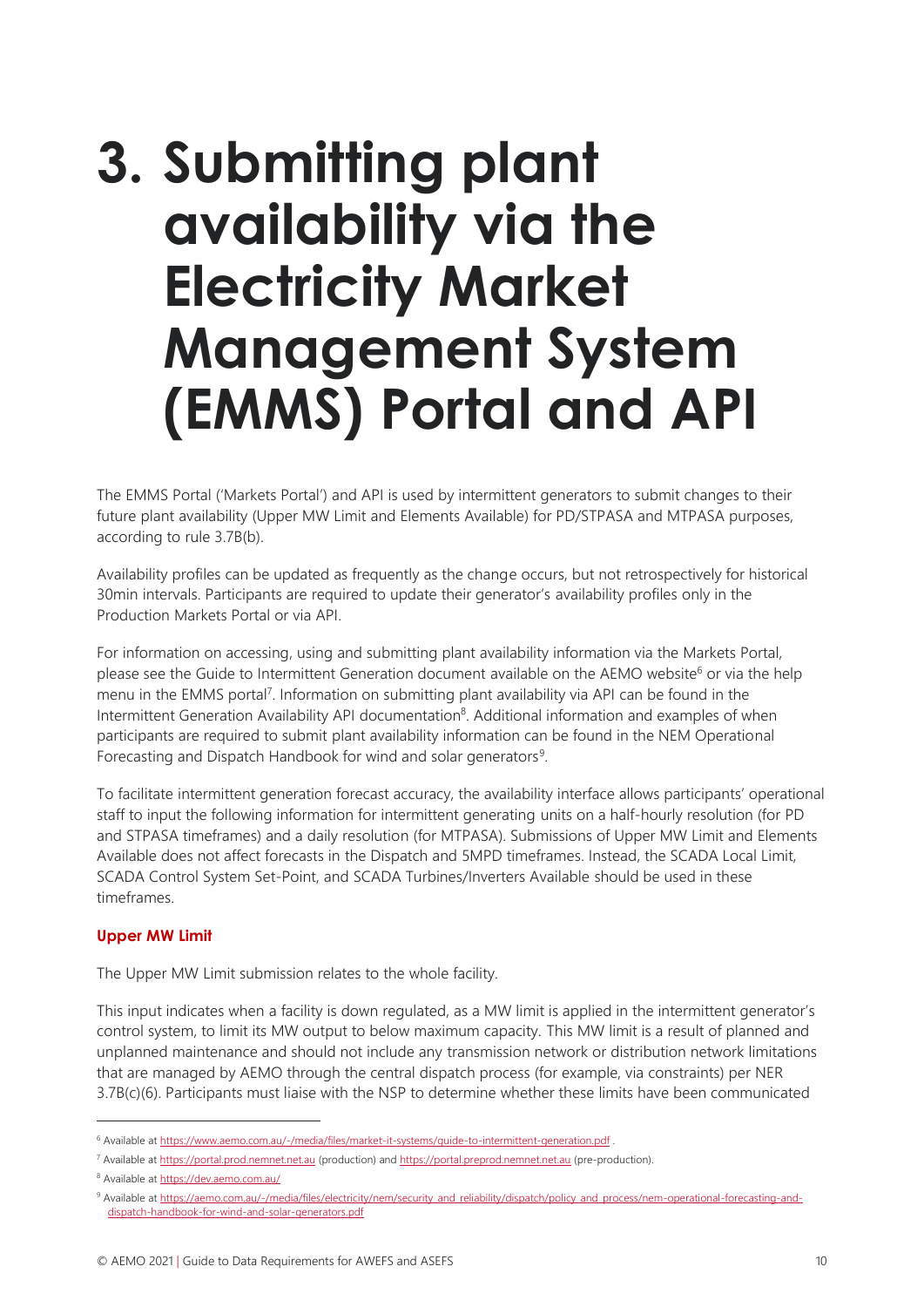to and managed by AEMO through the central dispatch process to ensure appropriate action is taken thereafter.

The default value of -1 indicates that there is no availability limit in place i.e. at the maximum capacity of the generating unit.

#### **Elements Available**

The Elements Available value is required on a per cluster basis.

This input indicates the number of elements (turbines or inverters) within each cluster which are connected and available for generation. Examples of elements being unavailable could be due, but not limited, to maintenance, turbines not being built, or the inability to generate because transmission or distribution networks are unavailable.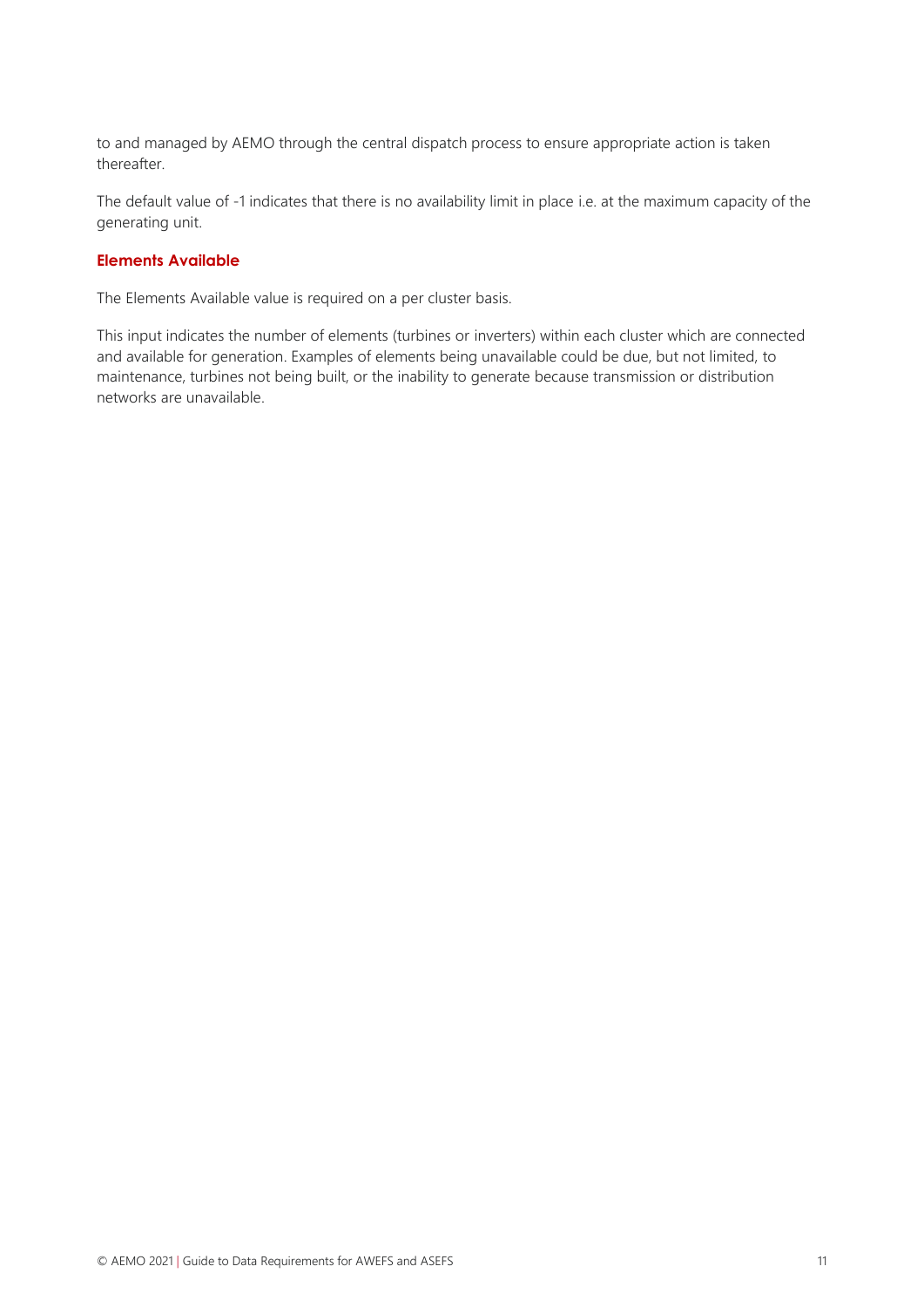## <span id="page-11-0"></span>**4. FAQs**

#### **Q1 What value should I provide for an ECM SCADA signal to AEMO?**

You should provide a range of possible values that fall within the valid range of the parameter, satisfying the deadband requirements specified in tables 1-4. If the value falls outside the valid range, or if the value is stuck for an extended period of time, it has the potential to impact dispatch forecast accuracy and result in large differences between the generator's dispatch target and output potentially resulting in greater financial impacts to participants and may be deemed non-compliant.

### **Q2 My intermittent facility contains two dispatchable units. How many ECMs do I have to submit?**

You should submit one ECM for each dispatchable unit in the facility being registered. For example, if a generating facility contains one wind farm and one solar farm, you must submit two ECMs in total. If a solar farm is being built in two stages but will be dispatched as one unit using the same power plant controller (PPC), then only one ECM is required to be submitted.

#### **Q3 How many clusters should my farm have?**

Refer to the 'Cluster Definition Guideline' tab in the ECM.

#### **Q4 Is the ECM the same as the SCADA signals list sent to AEMO?**

The ECM and SCADA signals list are separate items that must be submitted as part of the registration process for semi-scheduled intermittent generators. The ECM defines the SCADA signals required for intermittent generators to be used in AEMO's forecasting systems thus, the SCADA signals list cannot be reviewed and approved until the ECM has been approved by AEMO. The SCADA signals defined in the ECM should be included in an applicant's SCADA signals list following AEMO approving the ECM.

#### **Q5 How long does it take for AEMO to develop the AWEFS/ASEFS forecasting model?**

AEMO requires up to three weeks to implement an AWEFS or ASEFS forecasting model. This threeweek process is scheduled in the monthly forecasting model updates batch following all critical ECM SCADA signals becoming 'good' quality, are working as expected, and the availability information in the Markets Portal is reflective of site conditions and plant availability. More information on these requirements can be found in the NEM Operational Forecasting and Dispatch Handbook for wind and solar generators<sup>10</sup>. The AWEFS/ASEFS forecasting model is periodically updated to improve dispatch, 5MPD and PD/STPASA forecast outcomes.

#### **Q6 How can I submit my farm's plant availability?**

Plant availability can be submitted via the Production Markets Portal or via API. Plant availability submitted via the Pre-Production Markets Portal has no effect on real-time Production systems nor the PD/STPASA forecasts generated in the Pre-Production Markets Portal, as plant availability submitted in the Production Markets Portal or via API is used to produce these forecasts.

<sup>10</sup> Available a[t https://aemo.com.au/-/media/files/electricity/nem/security\\_and\\_reliability/dispatch/policy\\_and\\_process/nem-operational-forecasting-and](https://aemo.com.au/-/media/files/electricity/nem/security_and_reliability/dispatch/policy_and_process/nem-operational-forecasting-and-dispatch-handbook-for-wind-and-solar-generators.pdf)[dispatch-handbook-for-wind-and-solar-generators.pdf.](https://aemo.com.au/-/media/files/electricity/nem/security_and_reliability/dispatch/policy_and_process/nem-operational-forecasting-and-dispatch-handbook-for-wind-and-solar-generators.pdf)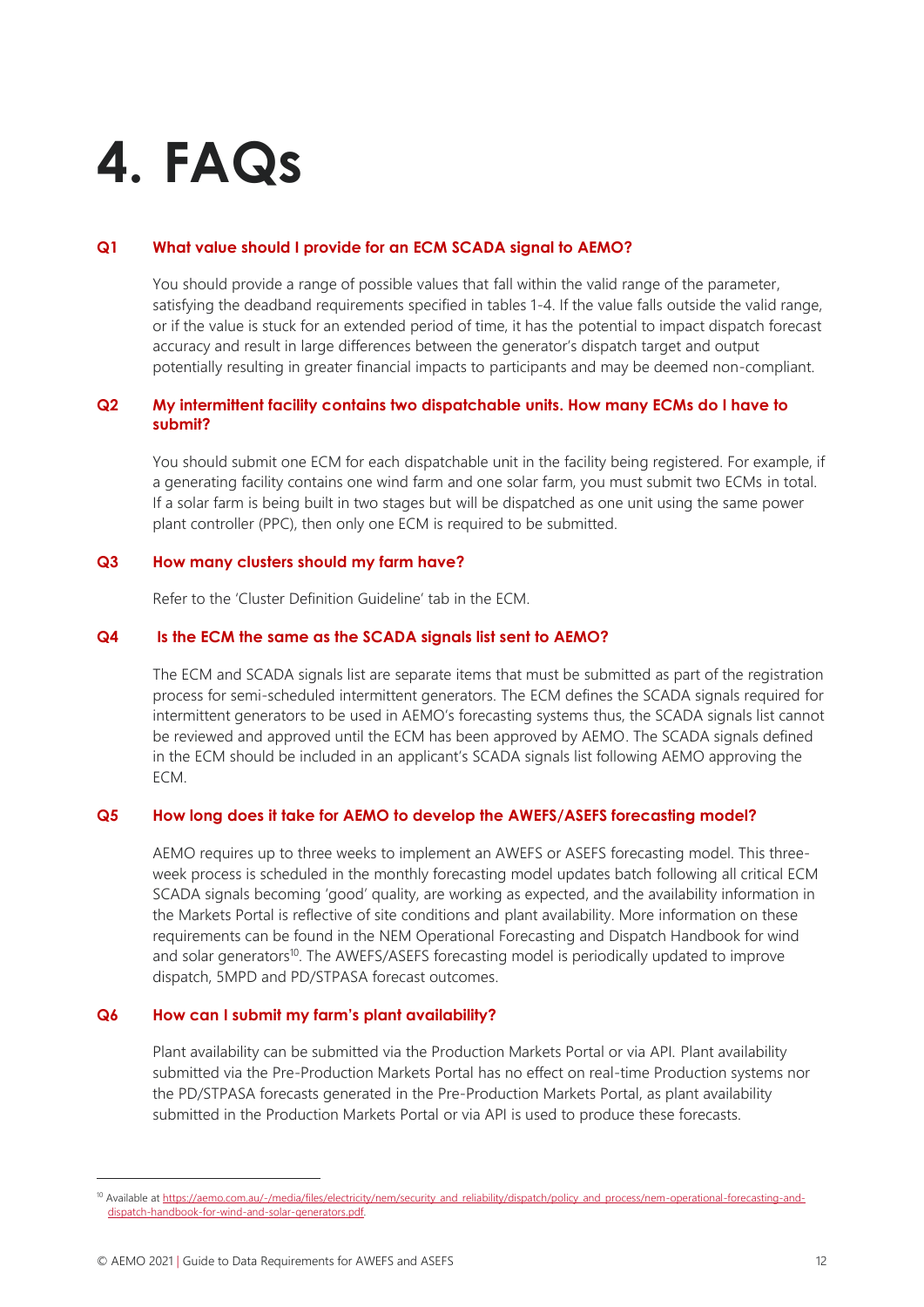#### **Q7 When should I begin to update my farm's plant availability in the EMMS Portal or via API?**

You should update the PD/STPASA Availability and MTPASA Availability in the Intermittent Generation section in the EMMS Production environment or via API following IT access provision. Participants will be granted access to the EMMS Pre-Production environment some weeks or months prior to registration, to allow them to test their IT systems and interaction with AEMO's systems.

Participants applying to register a new generator under an existing Participant ID will already have access to the EMMS Production environment. Participants applying to register a new generator under a new Participant ID will be granted access to the EMMS Production environment on the registration effective date.

### **Q8 How often should I update or submit my farm's plant availability in the EMMS portal or via API?**

The MW Upper Limit and Elements Available should reflect what is currently occurring at the farm, as seen in the farm's SCADA values, or what is planned to occur at the farm in the future (such as planned maintenance). The most recent submission for a trading date is brought forward each trading day until another submission is made. Therefore, submissions are not required to be repeated each day and are only required when there has been a change in the farm's plant availability. For this reason, it is important to submit changes both before and after any events affecting plant availability.

### **Q9 Why is the generator's dispatch forecast too low or high compared with its output?**

This could be due to a range of factors such as:

- Bad/suspect quality SCADA values eg. values falling outside valid range.
- Stuck 'good' quality SCADA values eg. wind speed SCADA signal stuck at 7m/s for a few hours.
- Weather SCADA signals not reflecting actual site conditions eg. inclined irradiance SCADA signal reflecting horizontal irradiance instead of the module inclined irradiance.
- Availability SCADA signals not reflecting actual availability eg. Inverters Available SCADA signal showing more inverters available than the actual inverter availability, or the Local Limit SCADA signal not reflecting reductions in available capacity due to a transformer being out of service.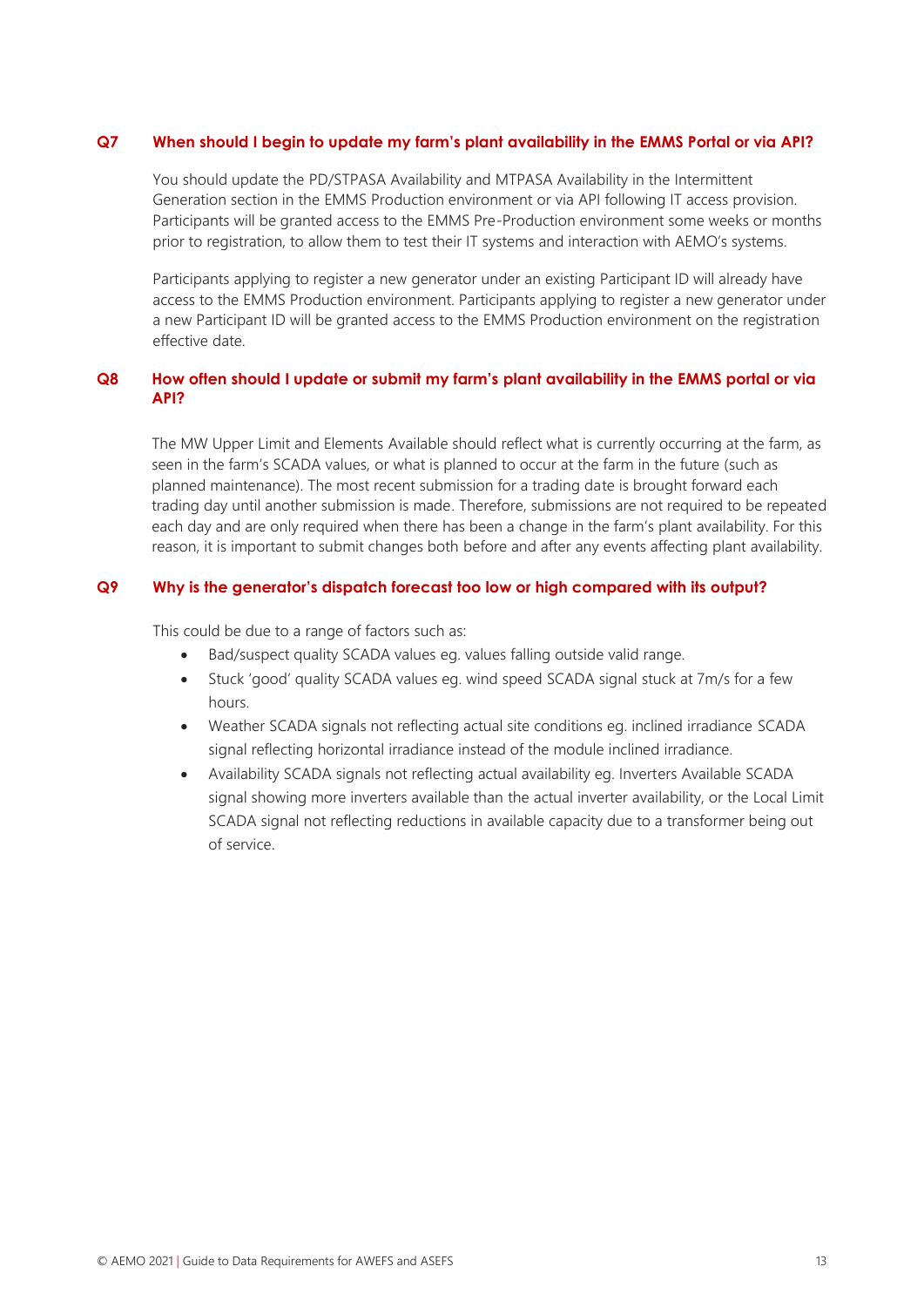# <span id="page-13-0"></span>**5. Further information**

Further information on the ECM, AWEFS/ASEFS, and participant self-forecasting can be found on the [AEMO](https://www.aemo.com.au/)  [website](https://www.aemo.com.au/) or via the following links:

- 1. Application forms and supporting documentation for new generators: [https://aemo.com.au/en/energy-systems/electricity/national-electricity-market-nem/participate-in-the](https://aemo.com.au/en/energy-systems/electricity/national-electricity-market-nem/participate-in-the-market/registration/register-as-a-generator-in-the-nem)[market/registration/register-as-a-generator-in-the-nem](https://aemo.com.au/en/energy-systems/electricity/national-electricity-market-nem/participate-in-the-market/registration/register-as-a-generator-in-the-nem)
- 2. NEM Operational Forecasting and dispatch handbook for wind and solar generators: [https://aemo.com.au/-](https://aemo.com.au/-/media/files/electricity/nem/security_and_reliability/dispatch/policy_and_process/nem-operational-forecasting-and-dispatch-handbook-for-wind-and-solar-generators.pdf) [/media/files/electricity/nem/security\\_and\\_reliability/dispatch/policy\\_and\\_process/nem-operational](https://aemo.com.au/-/media/files/electricity/nem/security_and_reliability/dispatch/policy_and_process/nem-operational-forecasting-and-dispatch-handbook-for-wind-and-solar-generators.pdf)[forecasting-and-dispatch-handbook-for-wind-and-solar-generators.pdf](https://aemo.com.au/-/media/files/electricity/nem/security_and_reliability/dispatch/policy_and_process/nem-operational-forecasting-and-dispatch-handbook-for-wind-and-solar-generators.pdf)
- 3. Guide to Intermittent Generation: <https://www.aemo.com.au/-/media/files/market-it-systems/guide-to-intermittent-generation.pdf>
- 4. Solar and wind energy forecasting: [https://www.aemo.com.au/Electricity/National-Electricity-Market-NEM/Planning-and-forecasting/Solar](https://www.aemo.com.au/Electricity/National-Electricity-Market-NEM/Planning-and-forecasting/Solar-and-wind-energy-forecasting)[and-wind-energy-forecasting](https://www.aemo.com.au/Electricity/National-Electricity-Market-NEM/Planning-and-forecasting/Solar-and-wind-energy-forecasting)
- 5. Participant Self-forecasting: [https://www.aemo.com.au/energy-systems/electricity/national-electricity-market-nem/nem-forecasting](https://www.aemo.com.au/energy-systems/electricity/national-electricity-market-nem/nem-forecasting-and-planning/operational-forecasting/solar-and-wind-energy-forecasting/participant-forecasting)[and-planning/operational-forecasting/solar-and-wind-energy-forecasting/participant-forecasting](https://www.aemo.com.au/energy-systems/electricity/national-electricity-market-nem/nem-forecasting-and-planning/operational-forecasting/solar-and-wind-energy-forecasting/participant-forecasting)
- 6. 2016 Consultation for amendments to the Energy Conversion Model: [https://aemo.com.au/en/consultations/current-and-closed-consultations/energy-conversion-model](https://aemo.com.au/en/consultations/current-and-closed-consultations/energy-conversion-model-guidelines-consultation-wind-and-solar-farms)[guidelines-consultation-wind-and-solar-farms](https://aemo.com.au/en/consultations/current-and-closed-consultations/energy-conversion-model-guidelines-consultation-wind-and-solar-farms)
- 7. 2018 Abridged consultation on amendments to the Energy Conversion Model Guidelines: [https://aemo.com.au/en/consultations/current-and-closed-consultations/2018-abridged-consultation-on](https://aemo.com.au/en/consultations/current-and-closed-consultations/2018-abridged-consultation-on-amendments-to-the-energy-conversion-model-guidelines)[amendments-to-the-energy-conversion-model-guidelines](https://aemo.com.au/en/consultations/current-and-closed-consultations/2018-abridged-consultation-on-amendments-to-the-energy-conversion-model-guidelines)
- 8. AWEFS and ASEFS working group: [https://aemo.com.au/consultations/industry-forums-and-working-groups/list-of-industry-forums-and](https://aemo.com.au/consultations/industry-forums-and-working-groups/list-of-industry-forums-and-working-groups/intermittent-generator-forum)[working-groups/intermittent-generator-forum](https://aemo.com.au/consultations/industry-forums-and-working-groups/list-of-industry-forums-and-working-groups/intermittent-generator-forum)
- 9. How semi-scheduled generators operate in dispatch: [https://www.aemo.com.au/-](https://www.aemo.com.au/-/media/files/electricity/nem/security_and_reliability/power_system_ops/procedures/so_op_3705-dispatch.pdf) [/media/files/electricity/nem/security\\_and\\_reliability/power\\_system\\_ops/procedures/so\\_op\\_3705](https://www.aemo.com.au/-/media/files/electricity/nem/security_and_reliability/power_system_ops/procedures/so_op_3705-dispatch.pdf) [dispatch.pdf](https://www.aemo.com.au/-/media/files/electricity/nem/security_and_reliability/power_system_ops/procedures/so_op_3705-dispatch.pdf)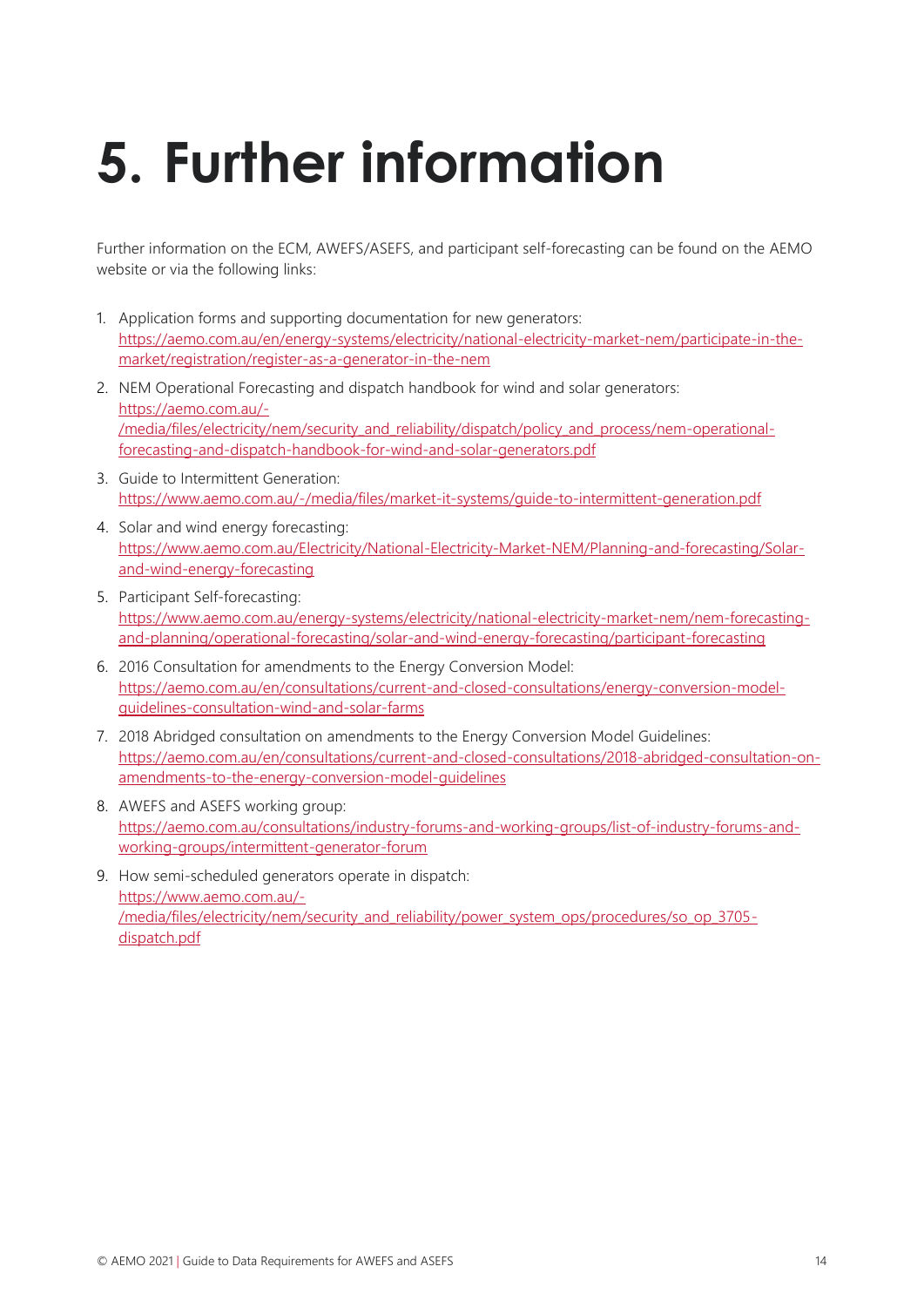## <span id="page-14-0"></span>**A1. Rules relating to AWEFS/ASEFS modelling requirements**

This table details various rule requirements relevant to wind and solar farm proponents, to enable AEMO to model an intermittent generator in AWEFS or ASEFS.

| <b>Rule clause</b> | <b>Requirement</b>                                                                                                                                                                                                                                                                                                                                                                                                                                                           |  |  |  |  |  |
|--------------------|------------------------------------------------------------------------------------------------------------------------------------------------------------------------------------------------------------------------------------------------------------------------------------------------------------------------------------------------------------------------------------------------------------------------------------------------------------------------------|--|--|--|--|--|
| 2.2.7(c)           | AEMO must approve a request for classification as a semi-scheduled generating unit if it is satisfied<br>that the output of the generating unit is intermittent and that the person:                                                                                                                                                                                                                                                                                         |  |  |  |  |  |
|                    | Has submitted data in accordance with schedule 3.1;<br>(1)                                                                                                                                                                                                                                                                                                                                                                                                                   |  |  |  |  |  |
|                    | (2) has submitted an energy conversion model which contains the information described in<br>the guidelines referred to in paragraph (d);                                                                                                                                                                                                                                                                                                                                     |  |  |  |  |  |
|                    | has adequate communications and telemetry to support the issuing of dispatch instructions<br>(3)<br>and the audit of responses.                                                                                                                                                                                                                                                                                                                                              |  |  |  |  |  |
| 2.2.3(c)           | If, in relation to an application under paragraph (b), in AEMO's opinion it is necessary for any<br>reason (including power system security) for the relevant Generator to comply with some of the<br>obligations of a Scheduled Generator or Semi-Scheduled Generator for that generating unit, AEMO<br>may approve the classification on such terms and conditions as AEMO considers reasonably<br>necessary.                                                              |  |  |  |  |  |
| $3.7B$ (a)         | AEMO must prepare a forecast of the available capacity of each semi-scheduled generating unit (to<br>be known as an unconstrained intermittent generation forecast) in accordance with this rule 3.7B<br>for the purposes of:                                                                                                                                                                                                                                                |  |  |  |  |  |
|                    | (4) the projected assessment of system adequacy process;                                                                                                                                                                                                                                                                                                                                                                                                                     |  |  |  |  |  |
|                    | dispatch; and<br>(5)                                                                                                                                                                                                                                                                                                                                                                                                                                                         |  |  |  |  |  |
|                    | pre-dispatch.<br>(6)                                                                                                                                                                                                                                                                                                                                                                                                                                                         |  |  |  |  |  |
| $3.7B$ (b)         | A Semi-Scheduled Generator must:                                                                                                                                                                                                                                                                                                                                                                                                                                             |  |  |  |  |  |
|                    | submit to AEMO, in accordance with the timetable, the plant availability for each semi-<br>(1)<br>scheduled generating unit for the purpose of paragraph (a) as soon as the Semi-Scheduled<br>Generator becomes aware that the plant availability of the unit is at least 6MW below or<br>above the nameplate rating of the unit; and                                                                                                                                        |  |  |  |  |  |
|                    | where the Semi-Scheduled Generator has submitted plant availability in accordance with<br>(2)<br>subparagraph (1), notify AEMO in accordance with the timetable as soon as the Semi-<br>Scheduled Generator becomes aware of any changes to the plant availability of that semi-<br>scheduled generating unit until such time as the plant availability of that semi-scheduled<br>generating unit is no longer at least 6MW below or above the nameplate rating of the unit. |  |  |  |  |  |

<span id="page-14-1"></span>**Table 6 Rules related to modelling intermittent generators in AWEFS/ASEFS**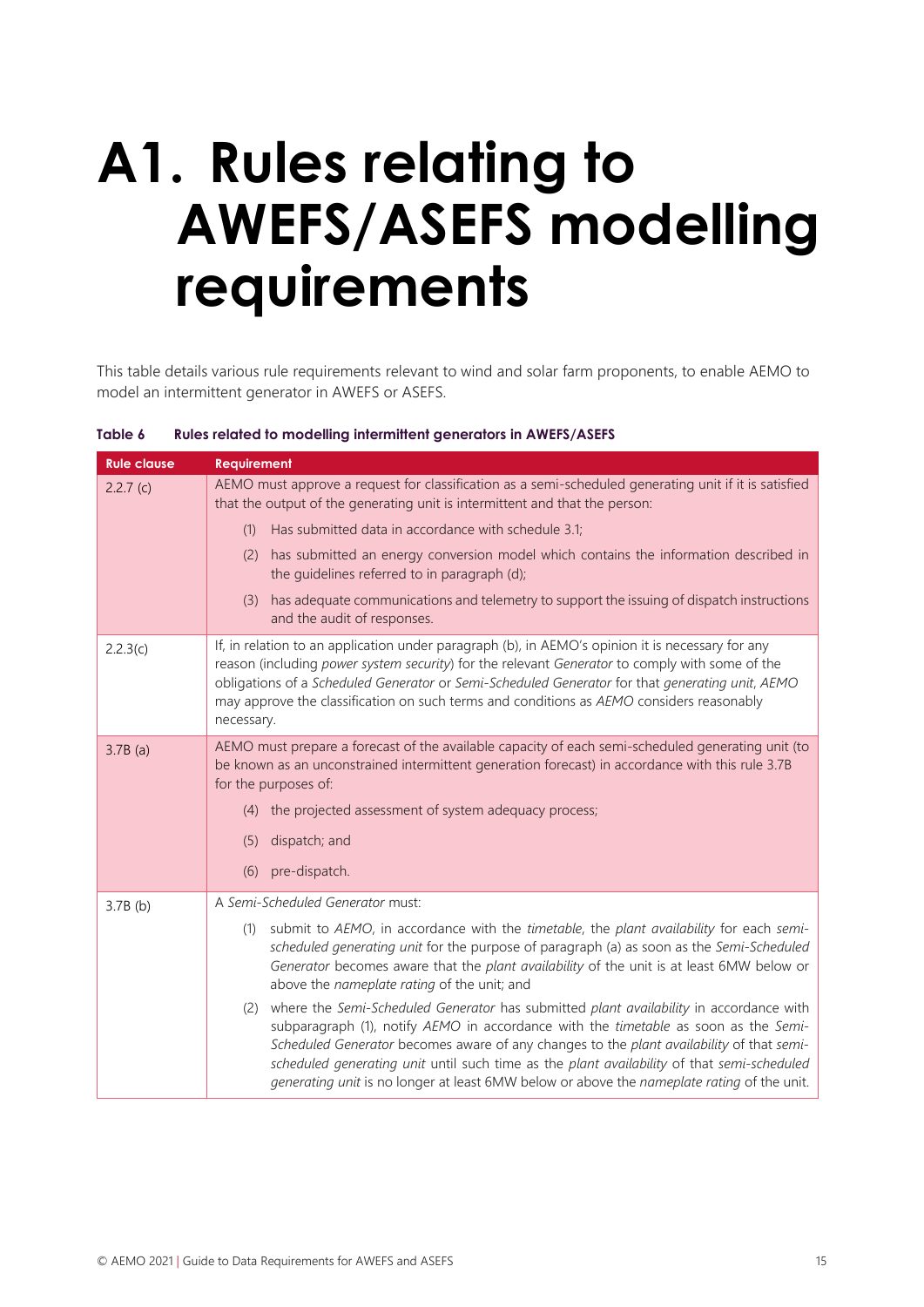| <b>Rule clause</b> | <b>Requirement</b>                                                                                                                                                                                                          |
|--------------------|-----------------------------------------------------------------------------------------------------------------------------------------------------------------------------------------------------------------------------|
| S5.2.6.1(b)        | The remote monitoring quantities referred to under paragraph (a) that AEMO may request include:<br>$\cdots$                                                                                                                 |
|                    | in respect of a generating unit with a nameplate rating of 30 MW or more, current,<br>(2)<br>voltage, active power and reactive power in respect of generating unit stators or power<br>conversion systems (as applicable); |
|                    | in respect of a semi-scheduled generating system, all data specified as mandatory in the<br>(5)<br>relevant energy conversion model applicable to that type of semi-scheduled generating<br>system;                         |
| S5.2.6.1(d)        | The quantities referred to under paragraph (c) that AEMO may request include:                                                                                                                                               |
|                    | the active power output of the generating unit or generating system (as applicable);<br>(1)<br>                                                                                                                             |
|                    | if a semi-scheduled generating system, all data specified as mandatory in the relevant<br>(3)<br>energy conversion model applicable to that type of semi-scheduled generating system.                                       |